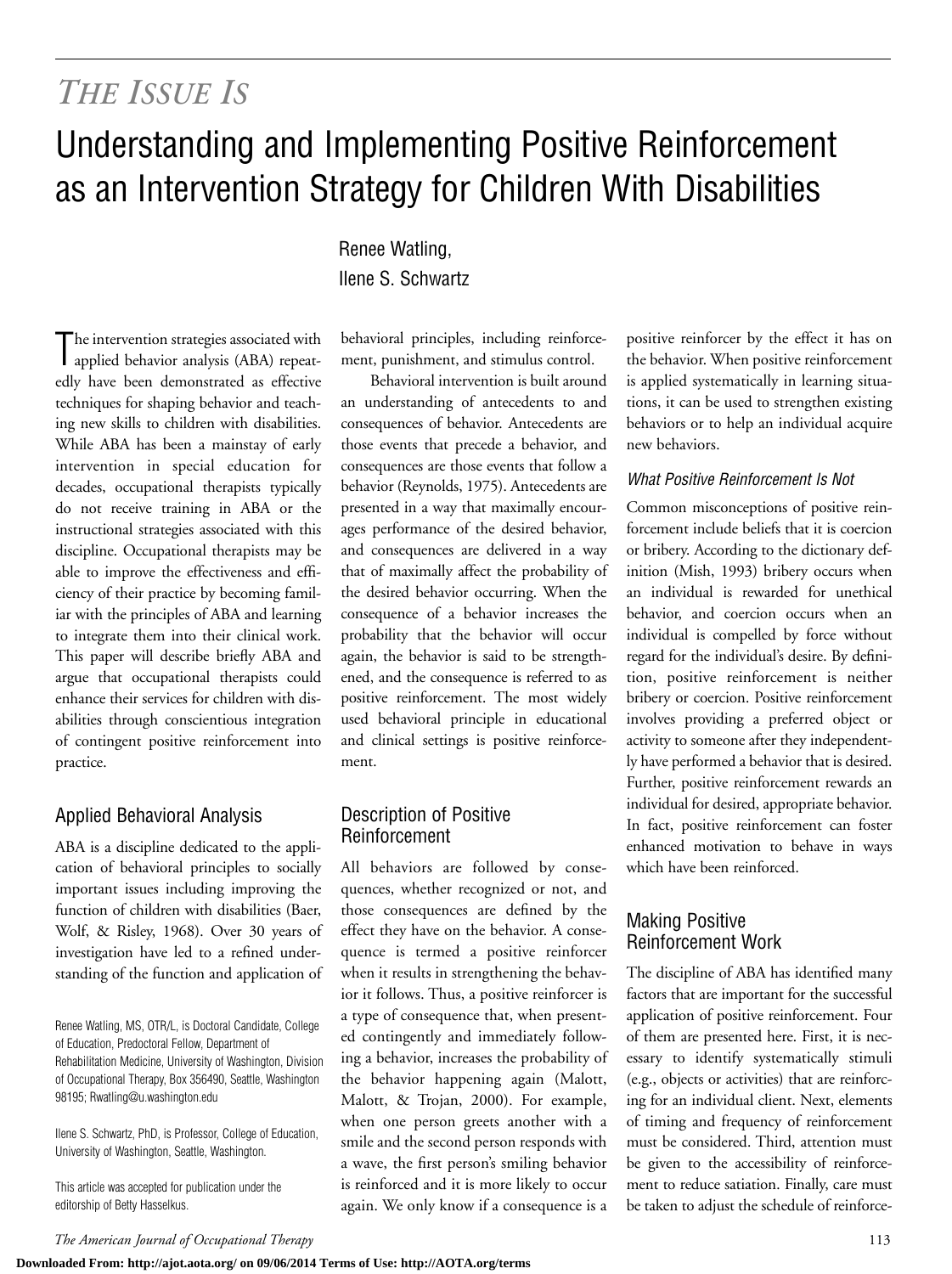ment during learning and maintenance phases of skill development.

#### *Reinforcer Assessment*

The consequences, or stimuli that function as reinforcers, vary from person to person and can change over time therefore, identification of positive reinforcers must be individualized and systematic. Reinforcer identification can be accomplished through various methods of reinforcer assessment. Some of these include asking a caregiver what objects or activities are preferred by the child (e.g., Windsor, Piche, & Locke, 1994); directly observing a child's approaches to independently available stimuli (e.g., Pace, Ivancic, Edwards, Iwata, & Page, 1985); and observing the child's approaches to each of concurrently available stimuli (e.g., DeLeon & Iwata, 1996).

Reinforcer assessment is important for two primary reasons: to identify possible reinforcers and to generate a variety of possible reinforcers so that the therapist can vary the reinforcer used. However, reinforcer assessment also can be challenging because the same stimulus may not always function in the same way. For example, a bite of food may function as a positive reinforcer during a morning session with a child, but not after lunch when the child is satiated on food. For other children, especially those who have feeding issues, food may never function as a reinforcer. Because the same consequence may function as a positive reinforcer in some conditions but not in others, it is important to be alert to the effect of a consequence and to change it as necessary to maintain the client's interest and motivation. Further, it is important to note that consequences an adult considers undesirable can function as reinforcers. For example, if a child who is not receiving any adult attention begins to throw toys, the adult may respond by lecturing the child about the proper way to care for toys. This attention, even though negative in content and assumed by the adult to be punishing, may function as a positive reinforcer.

#### *Timing and Frequency of Reinforcement*

Timing is critical to successful use of positive reinforcement. Positive reinforcement should be delivered immediately and contingently upon performance of the desired behavior. Immediate delivery of the reinforcer insures that the desired behavior, rather than an interim and possibly inappropriate behavior, is reinforced. For this reason, it is important that the therapist be cognizant of her actions and be cautious that the wrong behavior is not reinforced unintentionally.

#### *Access to Reinforcement*

In some cases it may be necessary to control access to a reinforcer in order for it to retain its power. For example, in many families there is a rule that the television remains off until homework is finished. Assuming that television is a reinforcer, parents are making access to this reinforcer contingent upon completing the target task (i.e., homework). For children who have a limited range of reinforcers, which is common among children with disabilities, it may be necessary to reserve some highly reinforcing toys or activities or both for motivating important behaviors. For example, if a child for whom music is very reinforcing has a favorite tape, parents may choose to limit the child's access to that tape, saving it to reinforce appropriate car riding behavior.

#### *Schedules of Reinforcement*

When working to establish a behavior, reinforcement is most effective when it is delivered every time the desired behavior occurs. However, continuous reinforcement introduces the possibility that the child will come to expect reinforcement every time the behavior is exhibited. Proactive alteration of the reinforcement schedule as the child becomes skilled at a given behavior reduces the possibility of the behavior being dependent upon continuous reinforcement. When a child reliably performs a behavior under the continuous reinforcement condition, the reinforcement schedule can be changed to an intermittent schedule. Four types of intermittent schedules can be used. Ratio schedules provide reinforcement according to the frequency of behavior. For example, a *fixed ratio* results in reinforcement every third time the desired behavior occurs, and a *variable ratio* results in reinforcement on an average of every seven behaviors. Interval schedules provide reinforcement according to time. A *fixed interval* results in reinforcement the first time the target behavior occurs following a specified interval of time, and a *variable interval* results in reinforcement following the first time the target behavior occurs after a variable period of time has elapsed since the last reinforcement. Variable ratio schedules of reinforcement produce the strongest, most durable behaviors because the child does not know when reinforcement will be delivered and therefore continues performing the behavior in an effort to access the reinforcer.

## *Natural Reinforcers*

Natural reinforcers are positive consequences that are directly related to a child's behavior and are built directly into the task or activity. For example, if bubbles were a powerful reinforcer for a child and you were teaching color discrimination, you could have different color bubble containers. When you ask the child to "touch blue" and he did, he would receive the blue container of bubbles and have an opportunity to blow bubbles. The use of natural reinforcers has been demonstrated to facilitate motivation and generalization (Koegel, Koegel, Frea, & Smith, 1995).

## Efficacy of Positive Reinforcement in Children With Disabilities

The efficacy of using positive reinforcement to modify behavior is supported by over 35 years of research. The literature demonstrates the use of positive reinforcement to modify the behavior of children with developmental disabilities in virtually every developmental domain. For example, positive reinforcement has been used to increase social behavior (e.g., Zannolli & Daggett, 1998), improve cognitive and language skills (e.g., Koegel, O'Dell, & Dunlap, 1988), increase functional skills (e.g., Williams, Koegel, & Egel, 1981), and improve play skills (e.g., Haring & Lovinger, 1989).

In one of the first intervention studies that demonstrated success using positive reinforcement with a child with multiple disabilities, Wolf, Risley, and Mees (1964) used positive reinforcement to teach a child to wear his glasses. This behavior was chosen because the child had significant visual impairments that worsened if he did not

114 *January/February 2004, Volume 58, Number 1*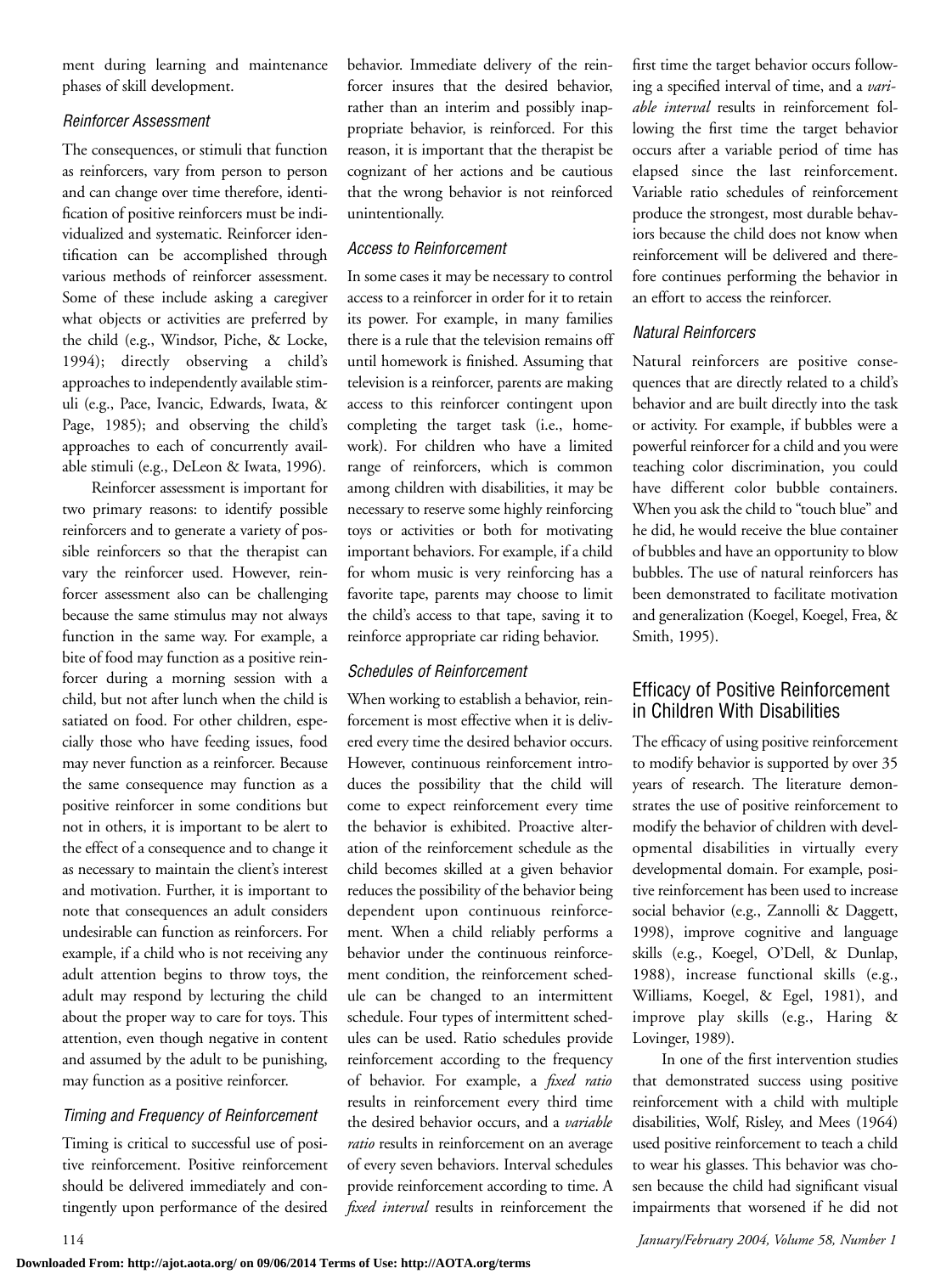wear his glasses. This study is an excellent illustration of the importance of understanding positive reinforcement and the way in which natural activities can be turned into poistive reinforcers if delivered contingently.

In another study, positive reinforcement was used successfully in a preschool environment to increase the frequency with which a child engaged in peer play (Allen, Hart, Buell, Harris, & Wolf, 1964). The positive reinforcers were attention, touch, smiles, and assistance. Positive reinforcement was delivered contingent upon the child's interactions with peers, was withheld when the child isolated herself, and was minimized when she sought adult social attention. This study was powerful in showing how positive reinforcement effectively increased each of the behaviors that were targeted during the various phases of this study, and in demonstrating how naturally occurring consequences can be systematically applied to modify social behavior.

## Application to Occupational Therapy

When encountering the term applied behavioral analysis, occupational therapists often think of discrete trial sessions in which children are repeatedly asked to perform the same task in a highly structured and instructive manner, a format that contrasts with the child-directed nature of pediatric occupational therapy. While positive reinforcement often is used within the discrete trial format, it is not exclusive to that form of skill development. In fact, because every behavior has consequences, many occupational therapists already may be using some aspects of positive reinforcement in their intervention sessions with children with disabilities. However, to insure that this strategy has its greatest possible effect, it is important that positive reinforcement techniques are applied in a systematic and conscientious manner, and that therapists are aware of the philosophical roots from which these strategies emerge.

We believe that occupational therapists could capitalize on the technology of positive reinforcement to enhance their service delivery to children with disabilities. Because the strategy has been widely researched, there is a wealth of literature providing data that demonstrate the effectiveness of the techniques and describe its application to a variety of therapeutic situations. Further, because every behavior has a consequence, positive reinforcement can be blended with other therapeutic interventions without detracting from the childdirected nature of pediatric occupational therapy.

The following examples suggest possible ways positive reinforcement could be woven into occupational therapy sessions to increase efficiency and effectiveness of intervention when working to increase a desired behavior or decrease a challenging behavior.

#### *Increasing a Desired Behavior*

Differential reinforcement, that is, contingently reinforcing appropriate behavior and ignoring or correcting inappropriate behavior, is a powerful strategy for increasing a specific behavior. Consider a child who does not like to sit at the table, but who needs supportive positioning to work on fine motor activities. Whenever instructed to sit for fine motor work, the child typically complies for a brief moment then pushes his chair back and stands for the remainder of the activity. To increase the probability of sitting in the chair, the occupational therapist could reinforce the behavior of sitting with access to a preferred fine motor activity (e.g., beads). When the child sits down in the chair, he gets to play with the beads. If he gets out of the chair, the beads are removed. When he sits down again, the beads are presented. Doing this in a systematic way will increase the amount of time the child spends sitting in the chair, and thus the opportunity to work on fine motor skills.

#### *Decreasing a Challenging Behavior*

Positive reinforcement also is an effective strategy for decreasing challenging behavior. Consider a child who screams loudly when asked to engage in therapeutic activities. Use of positive reinforcement in this situation might include planned ignoring and differential reinforcement of other behaviors (DRO). Whenever the child screams the therapist removes her attention, when the child uses appropriate communication or tolerates instruction she provides tickles, attention, and deep pressure (which were identified as powerful reinforcers through a reinforcer assessment). Each time the child screams, the therapist turns away. When he does not scream, she engages him socially, praises him, rubs his shoulders, and provides him with attention. The key to the effectiveness of this intervention is the systematic withdrawal of attention contingent on inappropriate behaviors paired with the contingent attention for behaviors incompatible with screaming.

## Integrating Positive Reinforcement Into Therapy

The instructional strategies developed by and associated with applied behavior analysis have been proven to be effective with people of all ages and all ability levels (see the *Journal of Applied Behavior Analysis*). As therapists are encountering more children with challenging behaviors, including children with autism spectrum disorders and attention deficit hyperactivity disorder (ADHD), these strategies are essential to facilitate effective therapy sessions and meaningful outcomes for children. The first step in adding these strategies to your own practice is to evaluate your current practice patterns. As a form of self-assessment we offer the following guiding questions:

- 1. How do I deal with challenging behaviors during therapy sessions?
- 2. How do I structure therapy sessions to facilitate appropriate behaviors?
- 3. What strategies do I use to teach new behaviors?
- 4. How am I currently using positive reinforcement in my therapy?
- 5. How can I use positive reinforcement more effectively in my practice?

Using positive reinforcement can be an effective way to increase the rate of child learning and decrease challenging behaviors. A thorough discussion of reinforcement and other instructional strategies associated with applied behavior analysis are beyond the scope of this paper. More information about applied behavior analysis, including the systematic and conscientious application of positive reinforcement can be found in a number of excellent resources (e.g., Alberto & Troutman, 1998;

**Downloaded From: http://ajot.aota.org/ on 09/06/2014 Terms of Use: http://AOTA.org/terms**